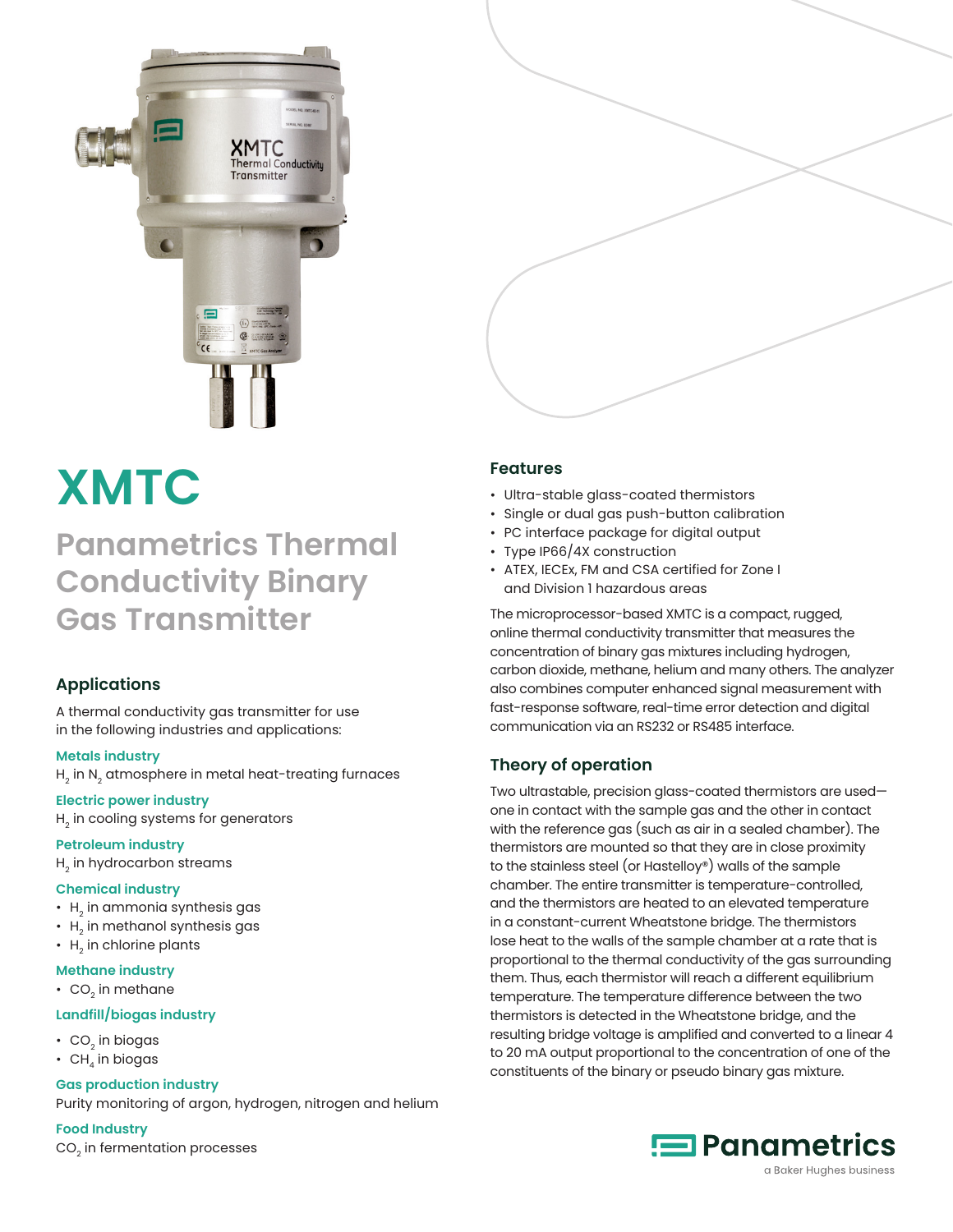# **Minimal calibration and service**

The XMTC is the most stable thermal conductivity analyzer on the market today. The rugged XMTC measuring cell resists contamination and remains insensitive to flow variations. Since the design uses no moving parts, the transmitter can easily withstand the shock, vibration and harsh environment found in many industrial applications. If the transmitter requires maintenance, its modular construction permits fast and easy servicing. Users can field-calibrate it quickly and replace the plug-in measuring cell with a precalibrated spare in minutes.

# **Sample system**

A sample system is mandatory for use with the XMTC. The design of the sample system will depend on the conditions of the sample gas and the requirements of the application. In general, a sample system must deliver a clean, representative sample to the XMTC at a temperature, pressure and flow rate that are within acceptable limits. Standard XMTC sample conditions are: a temperature of less than 122°F (50°C) for a cell operating temperature of 131°F (55°C) with a flow rate of 0.5 SCFH (250 cc/min) at atmospheric pressure. A higher temperature option is available.

Panametrics offers sample systems for a wide variety of applications. For assistance in designing your own sample system, please consult our application engineering team.

## **Relative thermal conductivities of common cases**



**Gas Formula Chemical Gas Formula Chemical** Acetylene 0.90  $\mathsf{C_2H_2}$  Helium 5.53 He Air 1.00 N<sub>2</sub>/O<sub>2</sub> n-Heptane 0.58 C<sub>7</sub>  $H_{16}$ Argon 0.67 Ar n-Hexane 0.66 C<sub>6</sub>H<sub>14</sub> n-Butane 0.74  $C_4H_{10}$  Hydrogen 6.80 H<sub>2</sub> Carbon Dioxide 0.70 CO $_2$  Methane 1.45 CH $_4$ Chlorine 0.34  $Cl<sub>2</sub>$ Methyl  $\overline{\text{Chlorid}}$ e 0.53 CH<sub>3</sub>Cl

| Acetylene           | 0.90 | $C_2H_2$           | Helium             | 5.53 | He                 |
|---------------------|------|--------------------|--------------------|------|--------------------|
| Air                 | 1.00 | $N_2/O_2$          | n-Heptane          | 0.58 | $C_7H_{16}$        |
| Argon               | 0.67 | Ar                 | n-Hexane           | 0.66 | $C_{6}H_{14}$      |
| n-Butane            | 0.74 | $C_4H_{10}$        | Hydrogen           | 6.80 | Η,                 |
| Carbon<br>Dioxide   | 0.70 | CO <sub>2</sub>    | Methane            | 1.45 | CH <sub>a</sub>    |
| Chlorine            | 0.34 | Cl <sub>2</sub>    | Methyl<br>Chloride | 0.53 | CH <sub>2</sub> CI |
| Ethylene<br>Alcohol | 0.64 | $C_1H_2OH_2$       | Neon               | 1.84 | Ne                 |
| Ethylene            | 0.98 | $C_2H_A$           | n-Pentane          | 0.70 | $C_FH_{12}$        |
| Ethylene<br>Oxide   | 0.62 | $C_2H_2O$          | Sulfur<br>Dioxide  | 0.38 | SO <sub>2</sub>    |
| Freon-11            | 0.37 | CCI <sub>2</sub> F | Water<br>Vapor     | 0.77 | H <sub>2</sub> 0   |

# **Choosing the reference gas**

The simple two-port version can be selected for measurement of zero-based gas mixtures using the sealed reference gas (air). There is a four-port version for improved performance using a specific flowing reference gas.

## **XMTC specifications**

#### **Performance**

**Accuracy:** ±2% of span

**Linearity:** ±1% of span

**Repeatability:** ±0.5% of span

**Zero Stability:** ±0.5% of span per week

**Span Stability:** ±0.5% of span per week

**Response Time:** 20 seconds for 90% step change

#### **Measurement Ranges**

- 0% to 2%
- 0% to 5%
- 0% to 10%
- 0% to 25%
- 0% to 50%
- 0% to 100%
- 50% to 100%
- 80% to 100%
- 90% to 100%
- 95% to 100%
- 98% to 100%

#### **Measurement Gases (Typical)**

- $H_2$  in N<sub>2</sub>, air, O<sub>2</sub> or CO<sub>2</sub>
- He in  $N_{2}$  or air
- $\text{CO}_2$  in N<sub>2</sub> or air
- $SO_2$  in air
- Argon in  $N_2$  or air
- $H_2/CO_2/$ air for hydrogen-cooled generators

#### **Ambient Temperature Effect**

- ±0.09% of span per °F
- ±0.05% of span per °C

#### **Required Sample Flow Rate**

0.1 to 4.0 SCFH (10 to 2,000 cc/min); 0.5 SCFH (250 cc/min) nominal

#### **Required Flow Rate for Optional Reference Gas**

0.01 to 4.0 SCFH (5 to 2,000 cc/min); 0.5 SCFH (250 cc/min) nominal

# **Functional**

#### **Analog Output**

4 to 20 mA isolated, 800 Ω maximum load, field-programmable

#### **Power**

24 VDC ±2 VDC, 1.2 A maximum

#### **Temperature**

- Standard: 131°F (55°C)
- Optional: 158°F (70°C)

*Note: Graph is relative thermal conductivity at 212°F (100°C)*